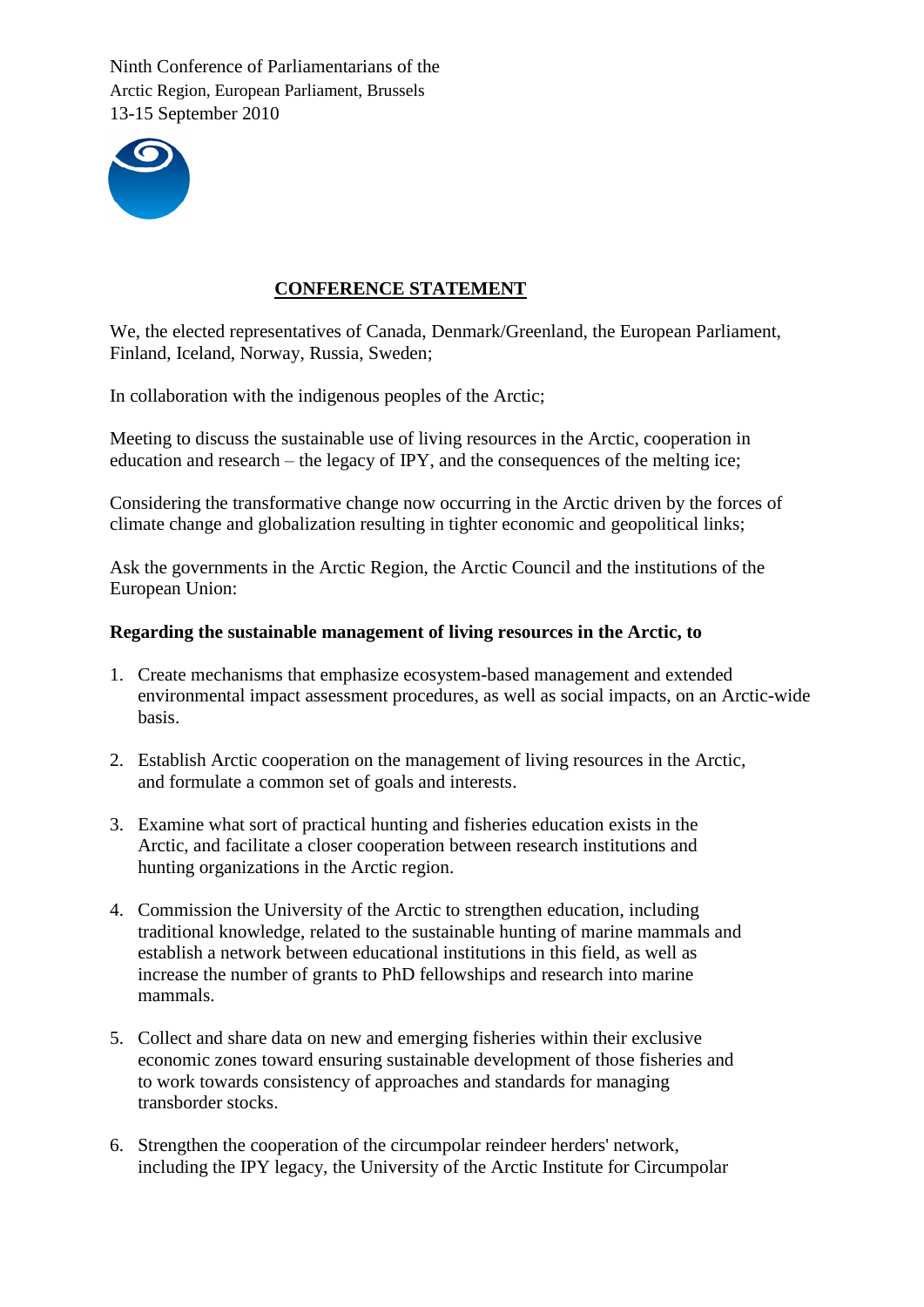Reindeer Husbandry, as reindeer as a species and their grazing lands have a special significance for human life and the economy in the Arctic.

## **Regarding cooperation in education and research, and the follow-up of the International Polar Year, to**

- 7. Enhance Arctic research and education programs for circumpolar projects with the possibility for non-Arctic countries to participate.
- 8. Implement agreements and share information between the Arctic countries and other interested nations that secure access to research data and information about the Arctic.
- 9. Secure long-term monitoring of development in the Arctic and support the Sustaining Arctic Observing Networks (SAON) process.
- 10. Arrange a meeting between the ministers responsible for research in Arctic countries and the ministers from countries participating in the International Polar Year, if possible in conjunction with the IPY Conference in Montreal 22-27 April 2012, in order to promote mutually beneficial interaction between the science and policy communities.
- 11. Assess the IPY results and, together with scientific organizations, develop a document for decision-makers of emerging key research findings, and promote consultations on the proposal for an International Polar Decade.
- 12. Provide easy access to the results of IPY for researchers, decision-makers and the general public.
- 13. Move forward on the plans by the European Commission to set up an EU Arctic Information Centre, taking note of the idea to set up such a centre as a network with a hub at the Arctic Centre of the University of Lapland, Finland, and cooperating with relevant research institutions.
- 14. Strengthen existing mobility and exchange programs to increase circumpolar mobility as well as "Go North" mobility for students from southern locations as a focused means to secure international cooperation, integration, and the development of future polar scientists.
- 15. Connect the science community and the business sector in order to use the results from polar research to create new jobs in the Arctic region, particularly for those already living there.
- 16. Further develop and continue partnerships and general dialogue with local and indigenous communities in business development, knowledge development, IPY legacies and democracy building in the Arctic.
- 17. Continue to provide programs to encourage interdisciplinary research cooperation in the Arctic.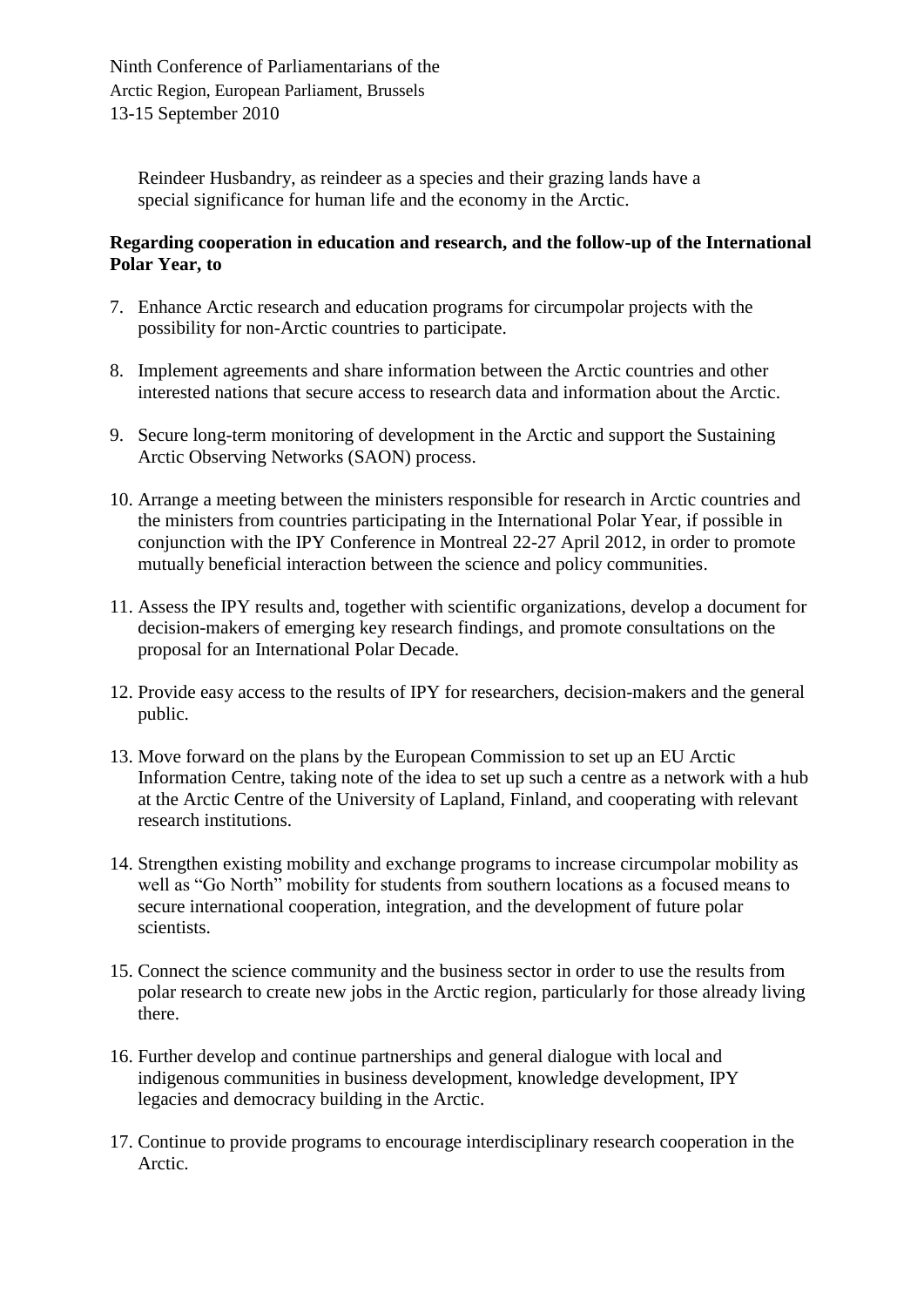### **Regarding consequences of the melting ice in the Arctic, to**

- 18. Conclude the agreement on search and rescue and increase capacity in the Arctic Region in order to ensure the appropriate response to possible accidents as the Arctic opens up to marine shipping.
- 19. Strengthen existing measures and develop new measures to improve the safety of maritime navigation, in particular through the International Maritime Organization and its ongoing work, notably in the development of a compulsory Polar Code.
- 20. Implement the recommendations of the Arctic Council's Arctic Marine Shipping Assessment.
- 21. Raise a strong Arctic message to combat climate change at the COP 16 negotiations in Mexico 2010.
- 22. Enhance efforts to prevent and mitigate climate change and its consequences for Arctic populations and wildlife habitats.
- 23. Continue to improve the assessment of the environmental, societal and economic consequences of natural resources´ exploration and extraction.
- 24. Support the Icelandic initiative toward a second Arctic Human Development Report in 2014, bringing together state-of-the-art knowledge from the IPY that covers Arctic societies and their welfare in a global context.

### **Ask the Standing Committee of Parliamentarians of the Arctic Region, to**

- 25. Engage in the preparation of the next Conference of the International Polar Year in Canada in April 2012 and actively participate in the Conference.
- 26. In cooperation with University of the Arctic strengthen the open dialogue between the science community and political leadership in the circumpolar north.
- 27. Ask the University of the Arctic in cooperation with organisations like IASSA and IASC increasingly to publish Arctic relevant knowledge in reviewed academic journals, with a focus on marine mammals.
- 28. Promote the Statement from the Ninth Conference of Parliamentarians of the Arctic Region in the development of an Arctic policy in the European Union and the Arctic states, and involve all the member parliaments in this process.
- 29. Encourage member parliaments to organize conferences and public consultation exercises on the sustainable management of living resources in the Arctic that involve the participation and contributions of fishermen, hunters, reindeer herders, scientists, politicians and other interested parties.